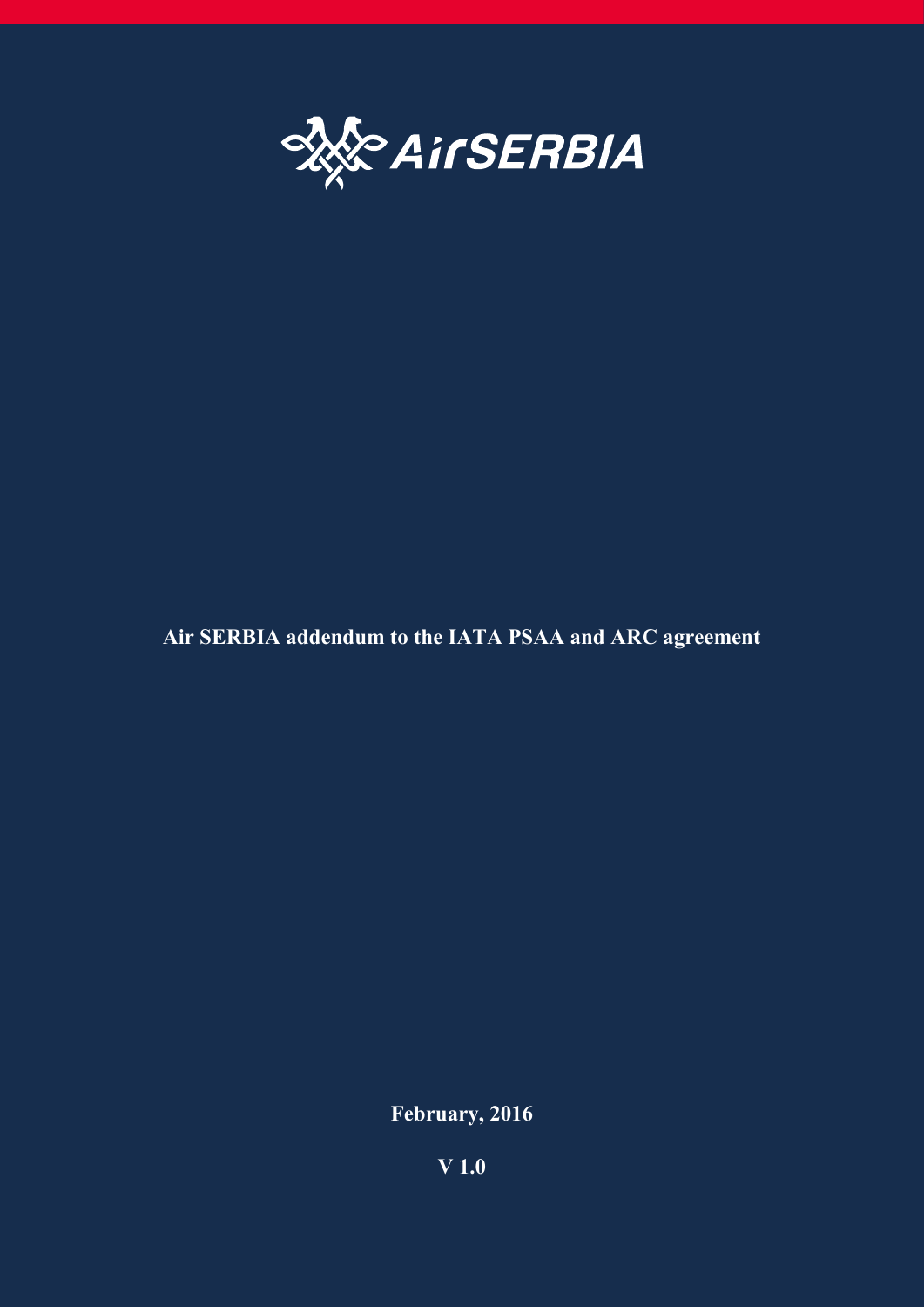

Your travel agency ("Agent") has entered into the IATA Passenger Sales Agency Agreement (the "IATA PSAA") or with respect to travel agency location(s) in the United States the Agent Reporting Agreement (the "ARC Agreement") whereby Agent has been appointed ("Agent's Appointment") to act as an agent for Air SERBIA in the sale of air transportation. Agent acknowledges and affirms that with effect from **01 February, 2016**, Agent's continued sale of Air SERBIA's products and services will evidence our mutual agreement that this Addendum shall constitute a clarification of the Agent's responsibilities and duties under the IATA PSAA or ARC Agreement, as applicable. To the extent that Agent engages employee, sub-agents, services vendors or other third party contractors to support Agent's activities within the scope of the Agent's Appointment, Agent will be responsible to Air SERBIA for their full compliance with this Addendum. The terms and conditions of this Addendum apply to all the tickets issued using Air SERBIA's ticket stock.

### **1. Appointment.**

Air SERBIA may independently review any of Agent's locations, including those under Agent's common control that are accredited by ARC or IATA (the "Agency Locations"). The review may include on-site inspection of any Agency Location to determine that Agent's operations comply with Air SERBIA's requirements for its agents in the sale of Air SERBIA products and services. Without limitation, and in its sole discretion and at any time, Air SERBIA may, upon written notice to Agent, suspend or limit the Agent's Appointment, including immediately terminating the appointment of any Agency Location or Agent's Appointment. If any Agency Location is terminated, Agent may not act in any agency capacity for the sale of Air SERBIA's products and services from the terminated location. If Agent's Appointment is terminated, Agent may not act in any agency capacity whatsoever for the sale of Air SERBIA's products and services.

### **2. Compliance with Air SERBIA's Terms and Conditions**

### **● Proper Disclosure of Fares, Charges and Terms and Conditions**

Agent advertising Air SERBIA fares as available for purchase through agent must at all times include all applicable taxes, airport charges, and all other levies, charges and fees ("Required Fees") that are known at the time of advertising. Any Required Fees communicated to the Agent by Air SERBIA may not be altered by the Agent. Charges for optional products and services must be clearly presented as such, and should be applied only if the customer affirmatively elects to purchase such product or service (i.e., no pre-checked boxes for optional charges). Agents may not impose charges for services that Air SERBIA provides to its customers without charge, such as online check-in. Agents also may not impose additional charges in addition to Air SERBIA's fees for any paid Air SERBIA service, such as excess baggage. If the Agent collects a fee from the customer for the booking, such fee must be clearly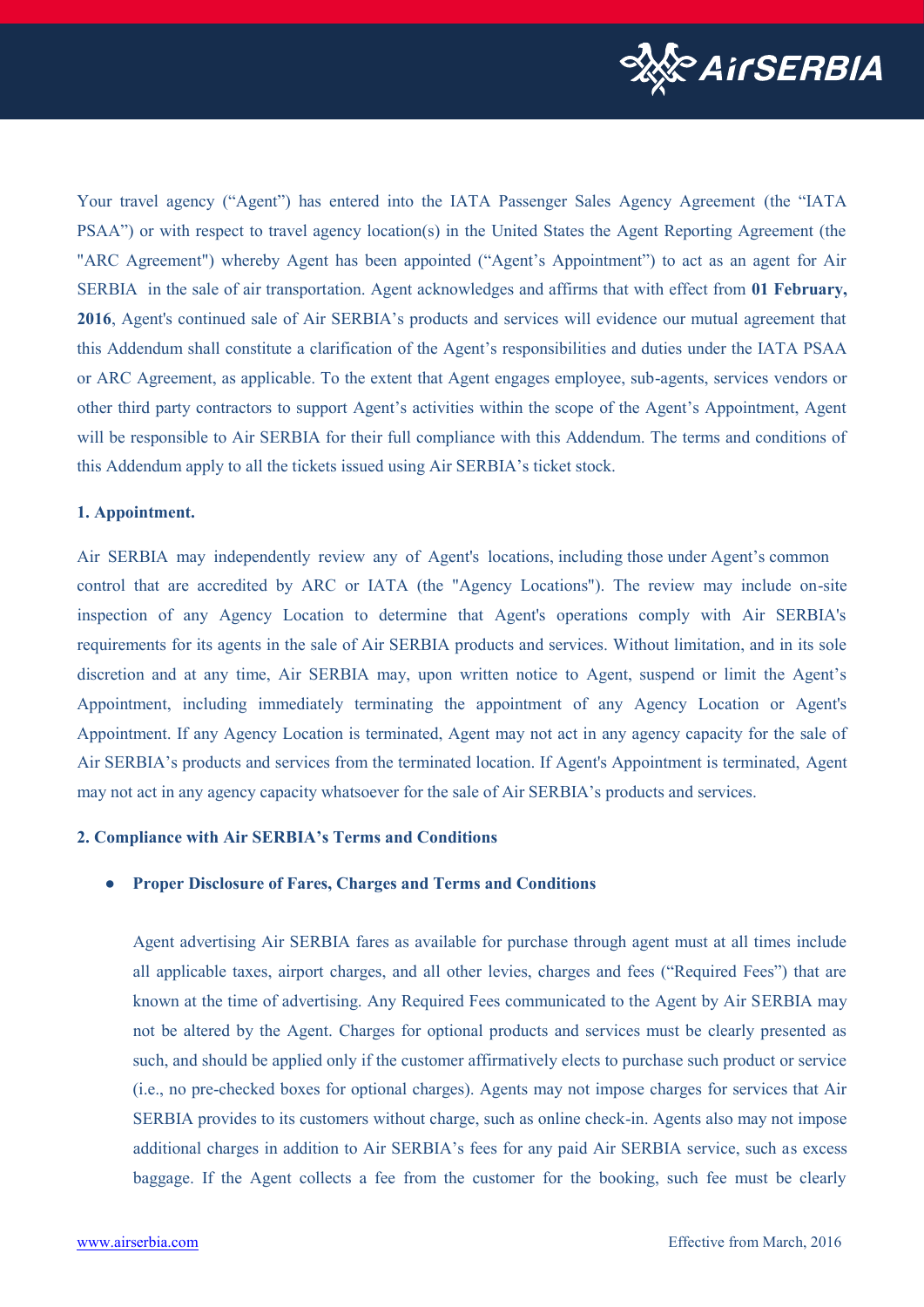

disclosed as separate from Air SERBIA's fares and the Required Fees, in a way that makes it clear that the fee is being collected by the Agent and not Air SERBIA (for example, labeled as "[Agency Name] Booking Fee"). The Agent may in no event impose service fees, discounts, or other fees for Air SERBIA fares that are higher than those imposed by the agent on any other carrier's fares. Agent must ensure that its systems, processes and sales practices accurately display and convey all information relating to Air SERBIA's products and services as presented by Air SERBIA. Agent's systems, processes and practices may automate a customer's preferences for air carrier, but must not otherwise involve any form of bias against Air SERBIA's products and services, or alter the presentation of the information as provided by Air SERBIA. All Air SERBIA terms and conditions and applicable fare rules and restrictions must be communicated by the Agent to the customer prior to booking. Any additional terms and conditions imposed by the Agent must be clearly disclosed to the customer, in a way that makes it clear that such terms and conditions are not set or endorsed by Air SERBIA. To ensure customers are provided accurate information, any description of Air SERBIA's product offering must include a link to source of the information on Airserbia.com. This includes information about baggage fees, onboard product offering, seat maps, financial products and awards.

- **● Prohibition of Abusive Booking Practices.** Agent acknowledges that Space Churning, Duplicate, Impossible/Illogical Bookings and other Fraudulent, Fictitious, or Abusive Bookings, violate Air SERBIA's Rules (See Air SERBIA's ADM Policy for further information on other Fraudulent or Abusive Booking practices). Circumventing journey controls to obtain sold out inventory is also prohibited. Furthermore, since Air SERBIA is not a participant in other carriers' private agreements and since Air SERBIA does not honor other airlines discount codes, Agent agrees that other airline private or contracted fares or ticket designators may not be ticketed using Air SERBIA's ticket stock. Agent acknowledges that if it engages in these practices or sells or issues a ticket used for any of these purposes, Agent will be subject to (1) debit memos, (2) the suspension, limitation or termination of Agent's Appointment, and (3) other remedies available to Air SERBIA.
- **● Changes to Agent sales activity.** The Agent understands and accepts that Air SERBIA may monitor any significant changes to the volume of sales, the relative use of various forms of payment or any other aspect of the Agent's sales that could impact the risk of Air SERBIA doing business with the Agent. Air SERBIA requires the Agent to provide advance notification if significant changes are expected to the Agent sales activity including, but not limited to, any change to the volumes and the forms of payment used and the business rationale behind those changes, and the parties agree to discuss in such scenarios whether any changes to the guarantees or securities provided by the Agent are required. If the Agent fails to notify Air SERBIA in a timely manner of these changes in business practice, Air SERBIA may terminate the Agent appointment with immediate effect.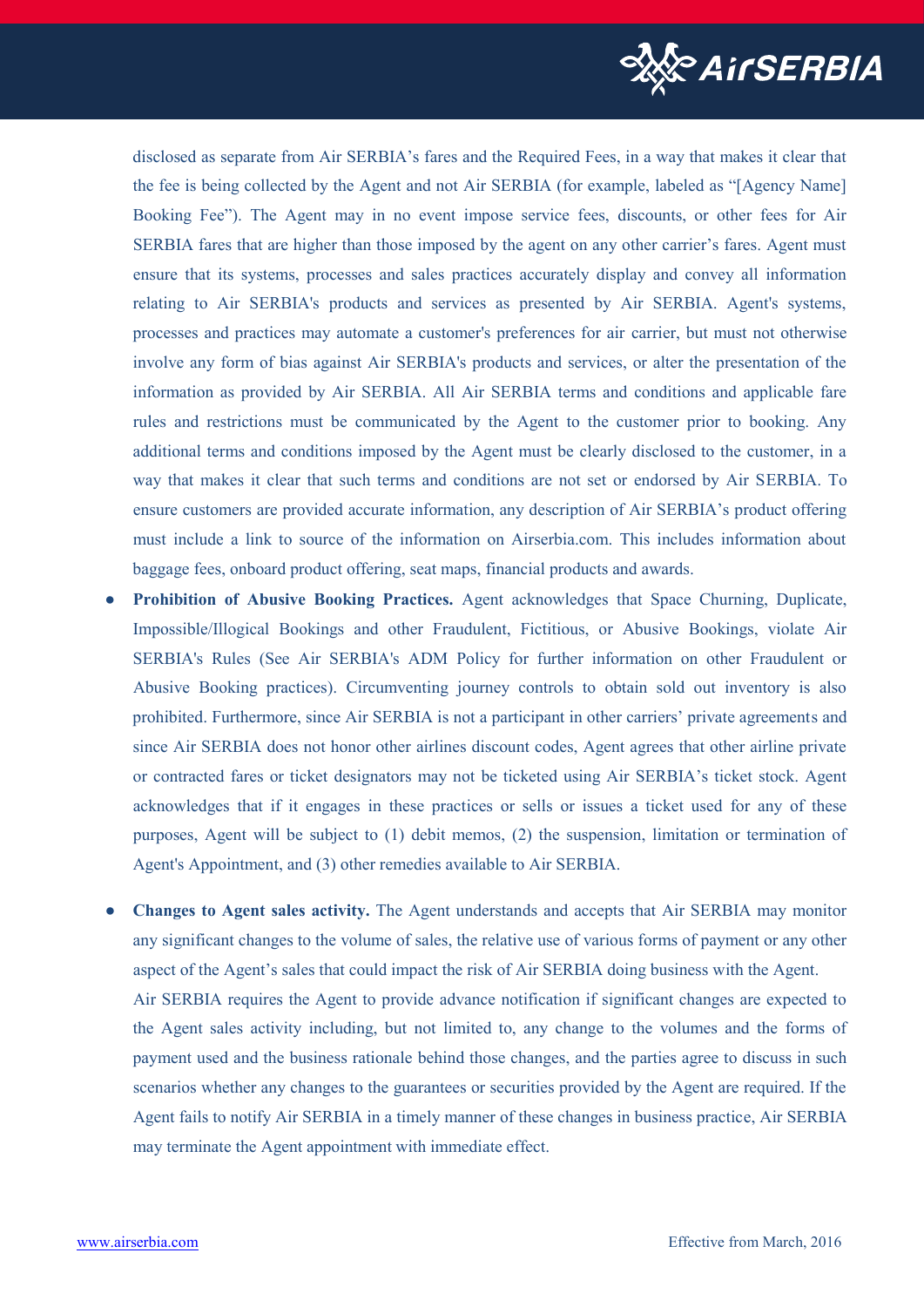

- **Issuance of ADM.** If Agent issues a ticket in violation of this Agreement or is otherwise in violation of the Rules Air SERBIA has issued for travel agents, Air SERBIA may issue an ADM to Agent for any deficiency or any loss incurred by Air SERBIA by reason of the violation, including, without limitation an amount equal to the cost of the ticket, the difference between the applicable fare and the fare actually used, GDS/CRS fees, lost revenue from spoiled inventory, or an administrative service charge for the cost of servicing Air SERBIA has to provide to address Agent's violation of the Agreement and/or Rules, as Air SERBIA deems appropriate. In addition, Air SERBIA may immediately suspend, limit or terminate the Agency Location or Agent's Appointment upon notice to Agent. Agent acknowledges that Air SERBIA's administrative service charges are a reasonable estimate of Air SERBIA's costs due to Agent's improper acts in these situations. Air SERBIA also retains all rights and remedies available to it under this Agreement or otherwise.
- **Fraud and Misrepresentations.** Agent will not engage in any fraudulent activity, including altering flight coupons for non- qualifying discount travel, backdating tickets, or selling no cash-value coupons, discounts, or upgrades. Fraudulent activity also includes intentionally withholding or misrepresenting information regarding Air SERBIA products and services, such as information regarding availability and pricing.

**3. Use of Air SERBIA's Identification Plate.** Air SERBIA's validation plate is Air SERBIA's sole property, and Agent will surrender it immediately upon demand by Air SERBIA, ARC or IATA. Agent shall not issue electronic tickets or any other traffic documents for transportation on any airline that has refused to appoint, or has terminated its appointment of, Agent. Further, Agent will not issue ticket s for transportation on Air SERBIA on behalf of any other travel agency location for which Air SERBIA has refused or terminated its appointment, including any of the Agency Locations. Agent will not use Air SERBIA's validation to issue tickets for transportation on carriers that do not maintain a ticketing and baggage interline agreement with Air **SERBIA** 

# **4. Air SERBIA Data**

**● Data Ownership.** Agent acknowledges that Air SERBIA content and data constitute Air SERBIA's valuable property and that unauthorized distribution or remarketing of Air SERBIA content and data is improper and unlawful. Such unauthorized distribution or remarketing of Air SERBIA content and data would constitute, in part: (1) accessing Airserbia.com by the use of any automated or electronic devices commonly known in the Internet industry as robots or spiders, or by the use of other electronic search devices; (2) soliciting, facilitating, encouraging or agreeing to provide access to or otherwise remarket or redistribute, or take affirmative steps to allow or permit such access to, or remarketing or redistribution of, any Air SERBIA content or data to any third party, through any process, including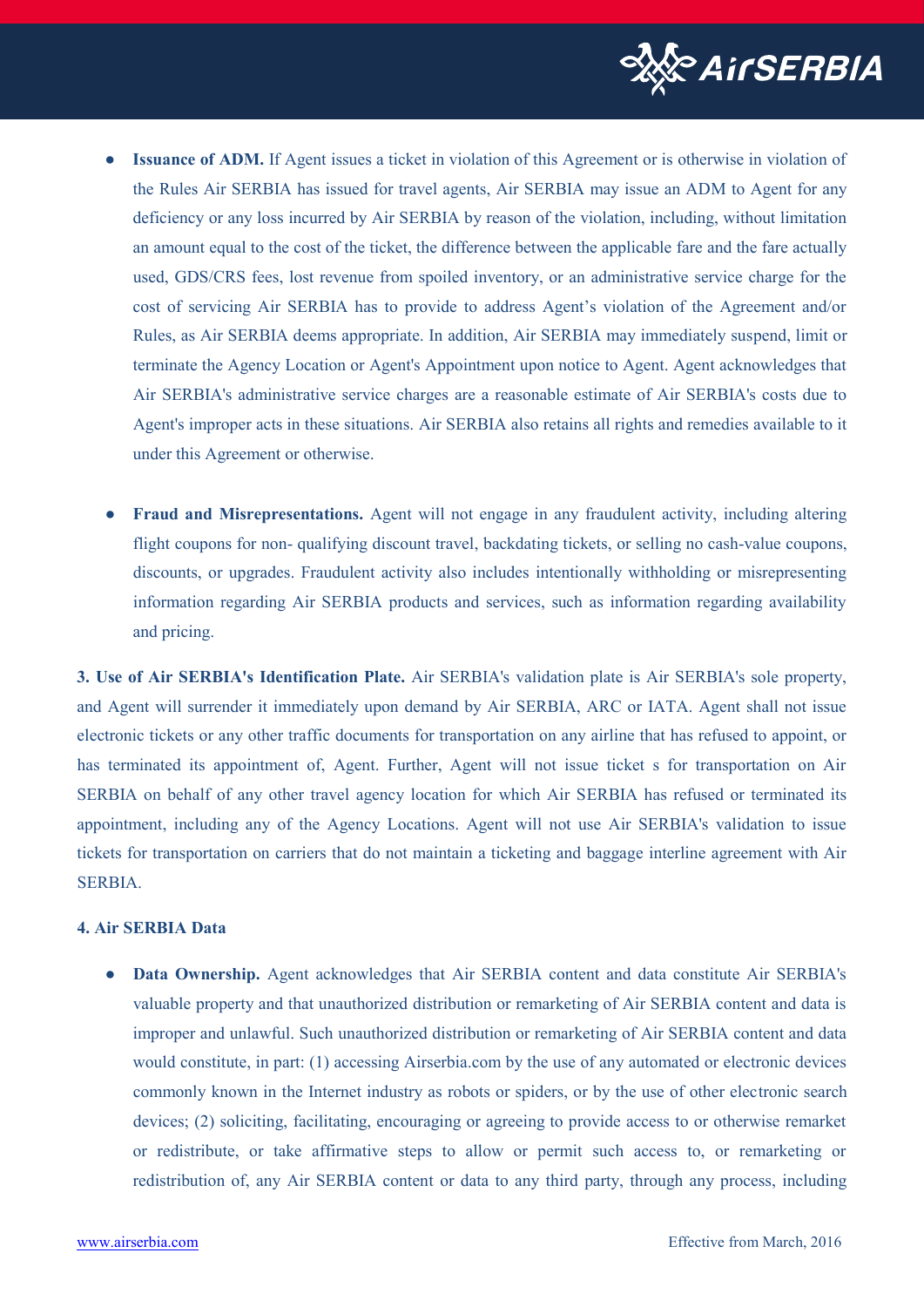

screen scraping, spiders, web "bots" or other device, software or system; (3) licensing, selling, or otherwise providing to any person or entity any software or other device that is capable of accessing Air SERBIA content or data from any source; or (4) assisting, aiding, or abetting in any way the unauthorized access of Airserbia.com, or the distribution or display of Air SERBIA data obtained or derived from Airserbia.com or any other web site or any other source, by any third party. Agent shall not engage in any of the above examples, or any other unauthorized distribution or remarketing of Air SERBIA content or data, without the prior written authorization of Air SERBIA. If Agent learns that any third party is accessing, distributing, or displaying Air SERBIA content or data in any way obtained via Agent, including Agent's web site, without Air SERBIA's written authorization, Agent shall promptly inform Air SERBIA and take all commercially reasonable measures, including commercial, technological, or legal measures, to prevent the unauthorized access, display, or distribution of Air SERBIA content or data.

**● Air SERBIA's Intellectual Property.** Air SERBIA grants Agent a limited, royalty free, nontransferable, non-exclusive permission to use certain Air SERBIA intellectual property, specifically the trademarks

"Air SERBIA", ("Air SERBIA Marks") solely for the purpose of identifying Agent as an authorized agent of Air SERBIA. In using the Air SERBIA Marks, Agent agrees that Air SERBIA owns the Air SERBIA Marks, and that

Agent will not harm the Air SERBIA Marks or Air SERBIA's ownership of the Air SERBIA Marks or in any way contest or deny the validity of, or the right or title of Air SERBIA in or to, the Air SERBIA Marks. Agent acknowledges and understands that it has no right or permission to use the Air SERBIA Marks for any purpose not expressly stated in these terms and conditions, and that any unauthorized use of the Air SERBIA Marks will constitute an infringement of Air SERBIA's rights. Agent understands that it has no right or permission pursuant to this Addendum to use any other intellectual property owned by Air SERBIA or its affiliated entities. Agent further agrees that it will not purchase, use, or register any domain names or keywords or search terms that are identical or similar to, or contain (in whole or in part), any of the Air SERBIA Marks.

**Re-Distribution.** Agent's Appointment is for purposes of the Agent marketing and selling Air SERBIA's products and services directly to customers for those products and services. Agent's Appointment is specific to Agent, and does not include any authority for Agent to act as an intermediary for further distribution of Air SERBIA's products and services via other intermediaries and sales agents. For example, Agent may not offer or distribute Air SERBIA products and services as part of a service provided by Agent that is re-branded so that it appears to customers to be a search, booking or ticketing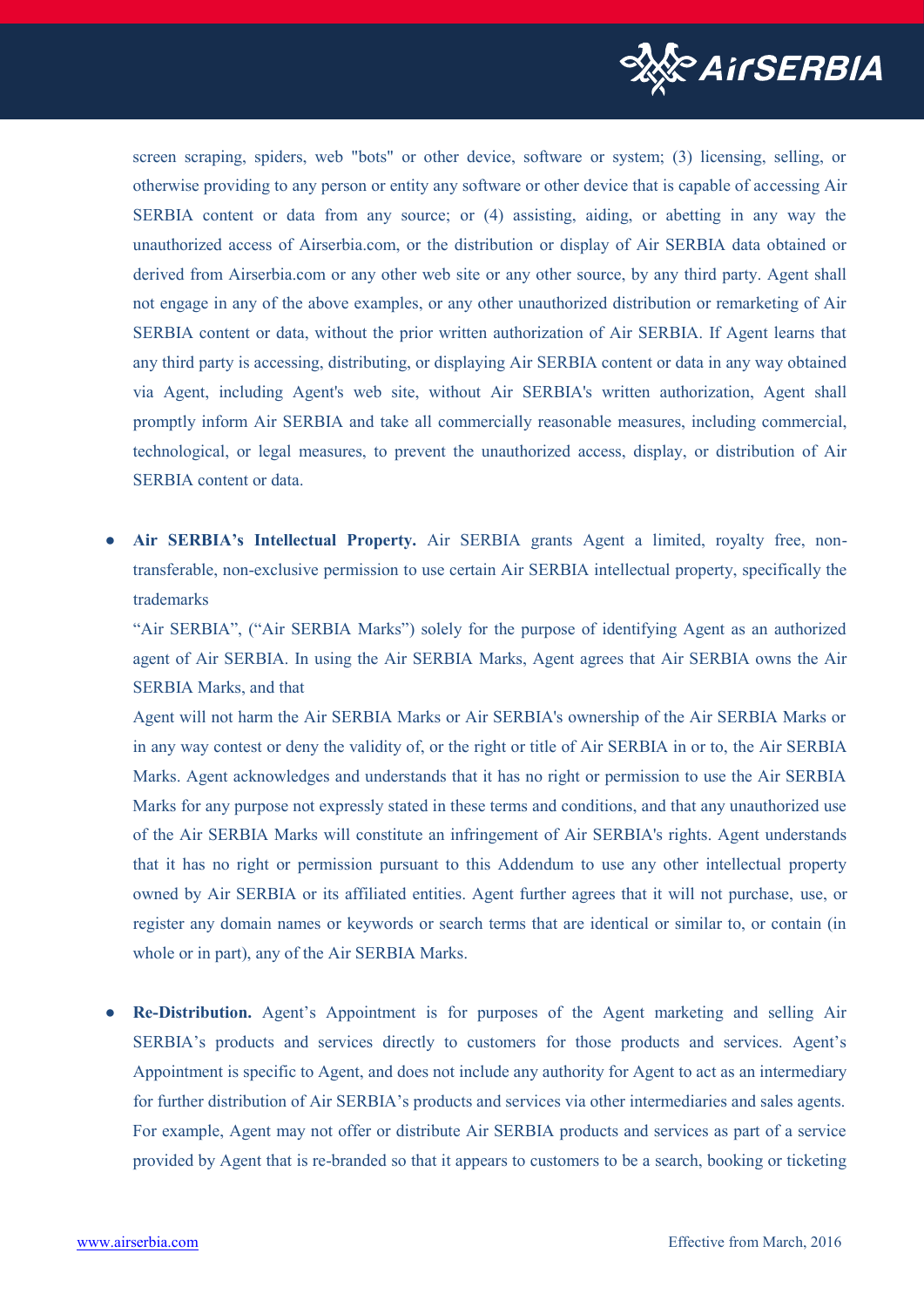

service from a third party or distribute, display or otherwise provide direct or indirect access to any Air SERBIA Data (or any portion thereof) to any other party, including without limitation any Metasearch Site, or receive any referral, web page click through or link from any Metasearch Site that is attributable to any Air SERBIA fare in connection with any search result on the Metasearch Site. Agents also may not place or otherwise have any advertising link on any Metasearch Site in connection with any Air SERBIA fare. A "Metasearch Site" is an Internet website that obtains fare data from various travel services companies, aggregates such fare data in response to user queries, and includes links to such other travel service companies for booking the selected itineraries. Any such re-distribution arrangement is only permitted pursuant to a separate agreement signed by authorized representatives of both Agent and Air SERBIA. In addition, if Agent uses or works with a non-accredited entity in making a booking, then Agent acknowledges and agrees that Air SERBIA reserves the right to reject the booking in Air SERBIA's sole discretion and that Agent nonetheless remains fully responsible to Air SERBIA in all respects for any bookings made by third parties and ticketed via Agent's Appointment.

- **● Electronic Display**. Agent will not permit access or display Products and Services via its website or electronic means directly to customers without Air SERBIA's prior written approval. Such restriction shall not apply to any tool utilized by Agent acting as travel management companies on behalf of corporate clients who may provide booking tools to those clients only.
- **Data Security.** Agent will establish, implement, maintain, and use technical and organizational safeguards against the unauthorized disclosure, access, use, destruction, loss, damage or alteration of all Personal Data and Air SERBIA Data that is in the possession of Agent or its agents. Such safeguards will be in compliance with all applicable laws and regulations, including but not limited to any privacy or data protection statutes in the United States, United Kingdom, European Union, and will be no less rigorous than (1) industry standard practices in the transportation and related services industry, and (2) reasonable security procedures and practices appropriate to the nature of such Air SERBIA Data. For the avoidance of doubt, such data safeguards must include: (1) compliance with the current Payment Card Industry Data Security Standard, and Amex, VISA, MasterCard and any other applicable payment card network bylaws and operating regulations and laws or regulations relating to credit card processing; (2) encryption of all records and files that contain any personal information when Agent transmits such records and files across public networks or any wireless network or stores such records and files on laptops, thumb drives or other portable devices or transfers such records and files for storage; and (3) compliance with any security standards required by local law or regulations.